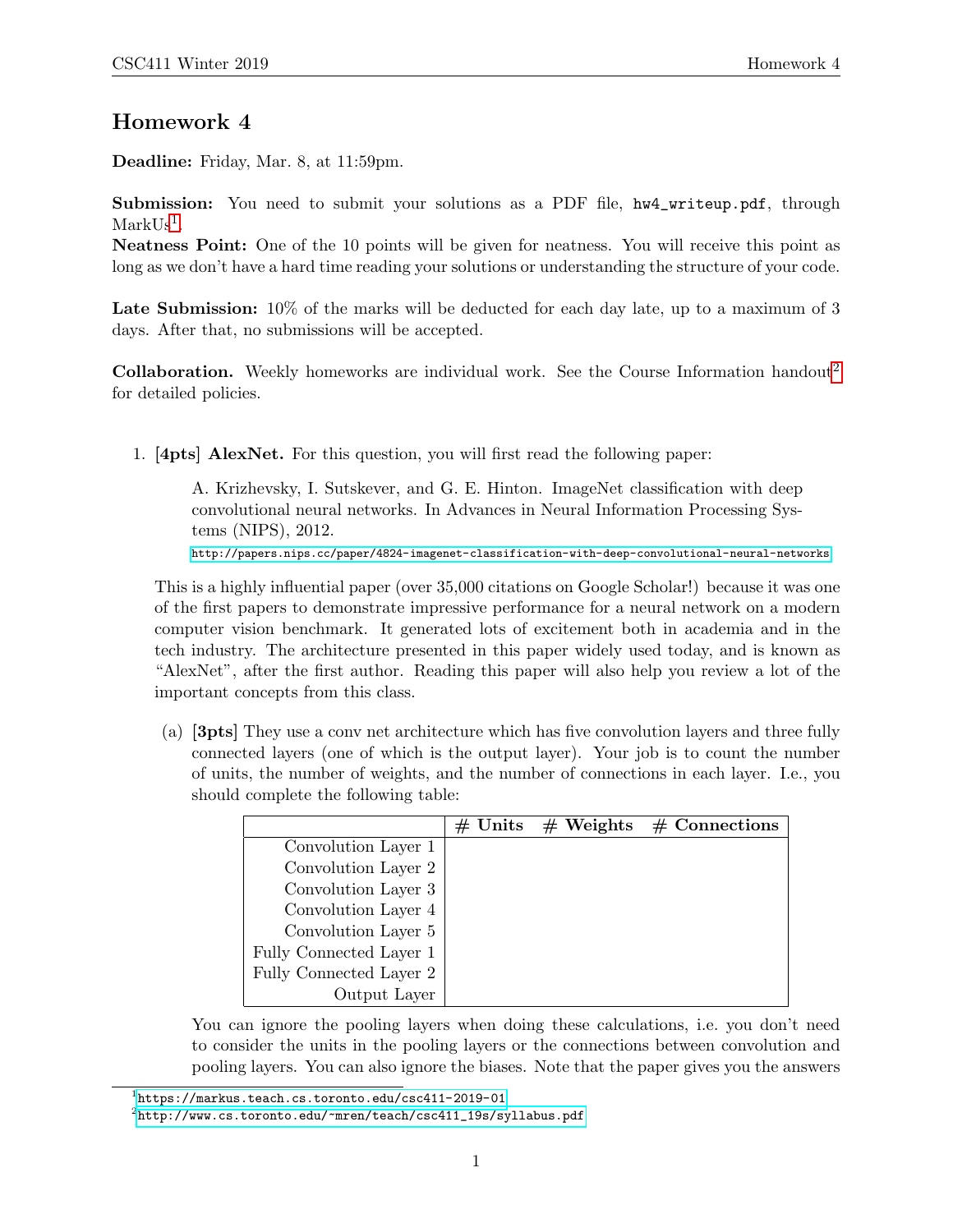for the numbers of units in the caption to Figure 2. Therefore, we won't mark the column for units, though you would benefit from trying to work it out yourself.

When counting the number of connections, we'll adopt the convention that when the input to a convolution layer is zero-padded, the connections to the dummy zero values count towards the total. (This is the most convenient way to do it, since it means the number of incoming connections is the same for each unit in a given layer.)

- (b) [1pt] Now suppose you're working at a software company and want to use an architecture similar to AlexNet in a product. Your project manager gives you some additional instructions; for each of the following scenarios, based on your answers to Part 1, suggest a change to the architecture which will help achieve the desired objective. E.g., modify the sizes of one or more layers. (These scenarios are independent.)
	- i. You want to reduce the memory usage at test time so that the network can be run on a cell phone; this requires reducing the number of parameters for the network.
	- ii. Your network will need to make very rapid predictions at test time. You want to reduce the number of connections, since there is approximately one add-multiply operation per connection.
- 2. [5pts] Gaussian Naïve Bayes. In this question, you will derive the maximum likelihood estimates for Gaussian Naïve Bayes, which is just like the naïve Bayes model from lecture, except that the features are continuous, and the conditional distribution of each feature given the class is (univariate) Gaussian rather than Bernoulli. Start with the following generative model for a discrete class label  $y \in (1, 2, ..., K)$  and a real valued vector of D features  $\mathbf{x} =$  $(x_1, x_2, ..., x_D)$ :

$$
p(y = k) = \alpha_k \tag{1}
$$

$$
p(\mathbf{x}|y=k,\boldsymbol{\mu},\boldsymbol{\sigma}) = \left(\prod_{d=1}^{D} 2\pi \sigma_d^2\right)^{-1/2} \exp\left\{-\sum_{d=1}^{D} \frac{1}{2\sigma_d^2} (x_d - \mu_{kd})^2\right\}
$$
(2)

where  $\alpha_k$  is the prior on class k,  $\sigma_d^2$  are the variances for each feature, which are shared between all classes, and  $\mu_{kd}$  is the mean of the feature d conditioned on class k. We write  $\alpha$  to represent the vector with elements  $\alpha_k$  and similarly  $\sigma$  is the vector of variances. The matrix of class means is written  $\mu$  where the kth row of  $\mu$  is the mean for class k.

- (a) [1pt] Use Bayes' rule to derive an expression for  $p(y = k | \mathbf{x}, \boldsymbol{\mu}, \boldsymbol{\sigma})$ . Hint: Use the law of total probability to derive an expression for  $p(\mathbf{x}|\boldsymbol{\mu},\boldsymbol{\sigma})$ .
- (b) [1pt] Write down an expression for the negative likelihood function (NLL)

$$
\ell(\boldsymbol{\theta}; \mathcal{D}) = -\log p(y^{(1)}, \mathbf{x}^{(1)}, y^{(2)}, \mathbf{x}^{(2)}, \cdots, y^{(N)}, \mathbf{x}^{(N)} | \boldsymbol{\theta})
$$
\n(3)

of a particular dataset  $\mathcal{D} = \{ (y^{(1)}, \mathbf{x}^{(1)}), (y^{(2)}, \mathbf{x}^{(2)}), \cdots, (y^{(N)}, \mathbf{x}^{(N)}) \}$  with parameters  $\theta = {\alpha, \mu, \sigma}$ . (Assume the data are i.i.d.) You may find it helpful to use the indicator notation  $\mathbb{I}[y^{(n)} = k]$ .

(c) [2pts] Take partial derivatives of the likelihood with respect to each of the parameters  $\mu_{kd}$  and with respect to the shared variances  $\sigma_d^2$ . Based on this, find the maximum likelihood estimates for  $\mu$  and  $\sigma$ . You may assume that each class appears at least once in the dataset. You may use the notation  $N_k = \sum_{n=1}^N \mathbb{I}[y^{(n)} = k]$  in your answers.